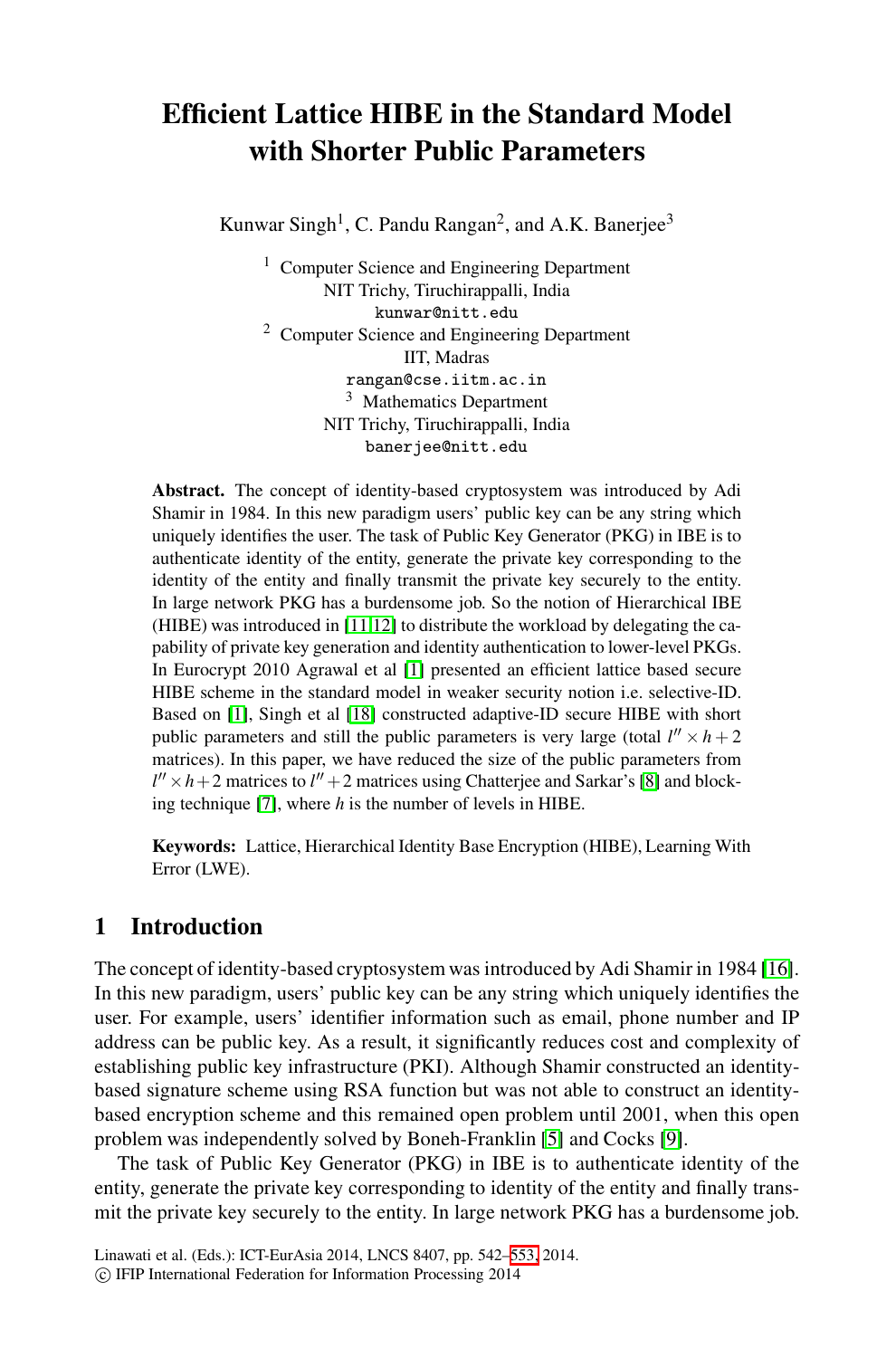So [the](#page-11-7) notion of Hierarchical IBE (HIBE) was introduced in [11,12] to distribute the workload by delegating the capability of private key generation and identity authentication to lower-level PKGs. However, lower level PKGs do not have their own public parameters. Only root PKG has some set of public parameters.

In 1994, Peter Shor in his seminal paper showed that prime factorization and discrete logarithm problem can be solved in polynomial time o[n a](#page-11-8) quantum computer. In other words, once quantum computer comes into reality all of the public-key algorithms used to protect the Internet [20] will be broken. It facilitated research on new cryptosystems that remain secure in the advent of quantum computers. Till now there is no polynomial time quantu[m](#page-11-9) algorithm fo[r la](#page-11-10)ttice based problems. Ajtai's seminal result on the average case / worst case equivalence sparked great interest in lattice based cryptography. Informally, it means breaking the lattice based cryptosystem in the average case is as hard as solving some lattice based hard problems in the worst case. So it gives strong hardness guarantee for the lattice hard problems. Recently Regev [15] defined the learning wi[th e](#page-11-1)rrors (LWE) proble[m a](#page-11-11)nd proved that, it also enjoys similar average case / worst case equivalence hardness properties.

**Related Work.** Recently Cash et al [6] and [Pe](#page-11-12)ikert [14] have constructed secure HIBE in the standard model using basis delegation technique. Their construction considers an identity as a bit string and then assign a matrix coresponding to each bit. Agarwal et al [1] constructed an efficient lattice based secure HIBE scheme in the standard model in weaker security notion i.e. selective-ID. They h[ave](#page-11-11) considered identities as one block rath[er](#page-11-0) than bit-by-bit. Singh et al [18] appllied Waters's [19] idea to convert Agrawal et al [1] selective-ID secure lattice HIBE to adaptive-ID secure HIBE then they have reduced the public parameters by using Chatterjee and Sarkar's [7] blocking technique. Blocking technique is to divide an  $l'$ -bit identity i[nto](#page-11-2)  $l''$  blocks of  $l'/l''$  so that size of the vector  $\overrightarrow{V}$  can be reduced from *l'* elements of G to *l''* elements of G. Still the public parameters is very large (total  $l'' \times h + 2$  matrices).

**Our Contributions.** In thi[s p](#page-11-1)aper first, we [ap](#page-11-12)ply Waters's [19] idea to convert Agrawal et al [1] selective-ID secure lattice HIBE to adaptive-ID secure HIBE. With this technique, for an h-level HIBE has public parameters as  $A_{1,1}, \ldots, A_{1,l'}, A_{2,1}, \ldots, A_{2,l'}, \ldots, A_{h,1}, \ldots, A_{h,l'}$  and  $A_0, B$ . Here the public parameters is very large (total  $l \times h + 2$  matrices). Similar to Chatterjee and Sarkar [8] we have used same public parameters  $A_1, \ldots, A_{l'}$  for all levels. This way public parametrs is reduced from  $l' \times h + 2$  matrices to  $l' + 2$  matrices. Further we reduce the public parameters  $(l' + 2)$  matrices to  $l'' + 2$  matrices by using Chatterjee and Sarkar's [7] blocking technique. Size of the public parameter in Singh et al [18] scheme is  $l'' \times h + 2$  matrices. In our present scheme we have reduced the public parameters to  $l'' + 2$  matrices.

## **2 Preliminaries**

#### **2.1 Notation**

We denote  $[i] = \{0, 1, ..., j\}$ . We assume vectors to be in column form and are written using bold letters, e.g. **x**. Matrices are written as bold capital letters, e.g. **X**. The norm  $\| \cdot \|$  here is the standard Euclidean norm in  $R^n$ .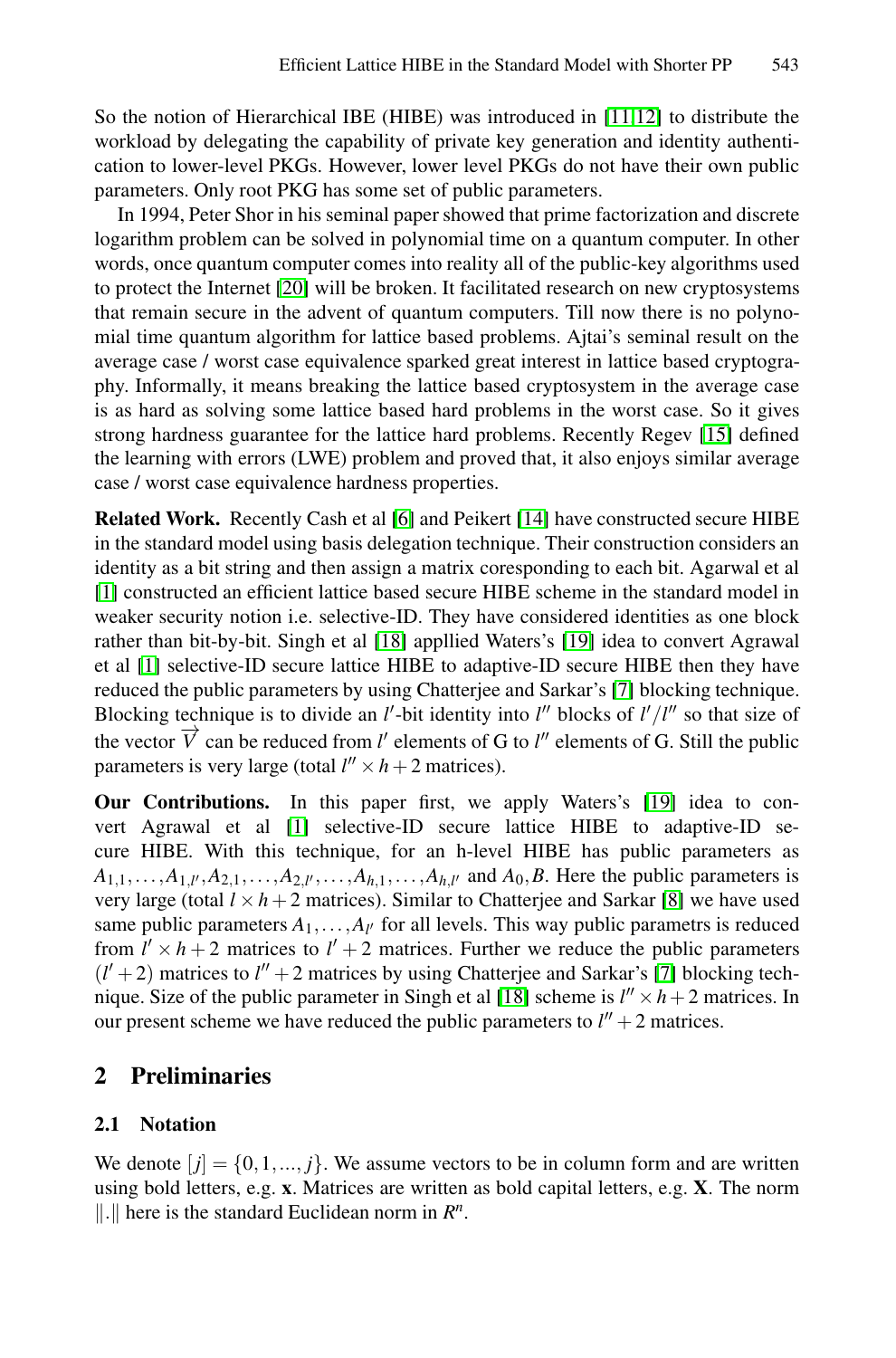**Gram Schmidt Orthogonalization:**  $\widetilde{S} := {\{\widetilde{s_1}, ..., \widetilde{s_k}\}} \subset R^m$  $\widetilde{S} := {\{\widetilde{s_1}, ..., \widetilde{s_k}\}} \subset R^m$  $\widetilde{S} := {\{\widetilde{s_1}, ..., \widetilde{s_k}\}} \subset R^m$  $\widetilde{S} := {\{\widetilde{s_1}, ..., \widetilde{s_k}\}} \subset R^m$  $\widetilde{S} := {\{\widetilde{s_1}, ..., \widetilde{s_k}\}} \subset R^m$  denotes the Gram-Schmidt orthogonalization of the set of linearly independently vectors  $S = \{s_1, ..., s_k\} \subset R^m$ . It **is 44** K. Singh, C.P. Rangan, and A<br> **Gram Schmidt Orthogonalizatio**<br>
orthogonalization of the set of line<br>
is defined as follows:  $\tilde{s}_1 = s_1$  and  $\tilde{s}_i$ is defined as follows:  $\tilde{s}_1 = s_1$  and  $\tilde{s}_i$  is the component of  $s_i$  orthogonal to span( $s_1, ..., s_i$ ) **Gram Schmidt Orthogonalization:**  $\tilde{S} := \{\tilde{s}_1, ..., \tilde{s}_k\}$ <br>orthogonalization of the set of linearly independently<br>is defined as follows:  $\tilde{s}_1 = s_1$  and  $\tilde{s}_i$  is the component<br>where  $2 \le i \le k$ . Since  $\tilde{s}_i$  is the where  $2 \le i \le k$ . Since  $\tilde{s}_i$  is the component of  $s_i$  so  $\|\tilde{s}_i\| \le \|s_i\|$  for all *i*.

## **2.2 Hierarchical IBE**

Here definition and security model of HIBE are similar to [11,12,1]. User at depth *l* is defined by its tuple of ids :  $(id/id_1) = (id_1, ..., id_1)$ . The user's ancestors are the root PKG and the prefix of id tuples (users/lower level PKGs).

HIBE consists of four algorithms.

**Setup** $(d, \lambda)$ : On input a security parameter *d*(maximum depth of hierarchy tree) and  $\lambda$ , this algorithm outputs the public parameters and master key of root PKG.

**Derive**(PP, $(id/id_1)$ ,  $SK_{(id/id_1)}$ ): On input public parameters PP, an identity  $(id/id_1)$  =  $(id_1, ..., id_l)$  at depth *l* and the private key  $SK_{(id/id_{l-1})}$  corresponding to parent identity  $(id/id_{l-1}) = (id_1, ..., id_{l-1})$  at depth  $l-1 \ge 0$ , this algorithm outputs private key for the identity  $(id/id_l)$  at depth *l*.

If  $l = 1$  then  $SK_{(id/id_0)}$  is defined to be master key of root PKG.

The private key corresponding to an identity  $(id/id_1)=(id_1,...,id_l)$  at depth *l* can be generated by PKG or any ancestor (prefix) of an identity (*id/idl*).

**Encrypt**(PP, $(id/id/$ ,M): On input public parameters PP, an identity  $(id/id)$ , and a message M, this algorithm outputs ciphertext C.

**Decrypt**(PP,*SK*<sub>(*id*</sub>/*id*<sub>*i*</sub>),C): On input public parameters PP, a private key *SK*<sub>(*id*/*id*<sub>*i*</sub>)</sub>, and a ciphertext C, this algorithm outputs message M.

#### **2.3 Adaptive-ID (Full) Security Model of HIBE**

We define adaptive-ID security model using a game that the challenge ciphertext is indistinguisable from a random element in the ciphertext space. The game proceeds as follows.

**Setup:** The challenger runs Setup( $1^{\lambda}$ ,  $1^d$ ) and gives the PP to adversary and keeps MK to itself.

**Phase 1:** The adversary issues a query for a private key for identity  $(id/id_k) = (id_1, ...,$  $id_k$ ,  $k \le d$ . Adversary can repeat this multiple times for different identities adaptivly.

**Challenge:** The adversary submits identity id∗ and message M. Identity id∗ and prefix of id∗ should not be one of the identity query in phase 1. The challenger choose a random bit  $r \in \{0,1\}$  and a random string C with the size of the valid ciphertext. If *r* = 0 it assigns the challenge ciphertext  $C^* := \text{Encrypt}(PP, id^*, M)$ . If *r* = 1 it assigns the challenge ciphertext  $C^* := C$ . It sends  $C^*$  to the adversary as challenge.

**Phase 2:** Phase 1 is repeated with the restriction that the adversary can not query for *id*∗ and prefix of *id*∗.

**Guess:** Finally, the adversary outputs a guess  $r' \in \{0, 1\}$  and wins if  $r = r'$ .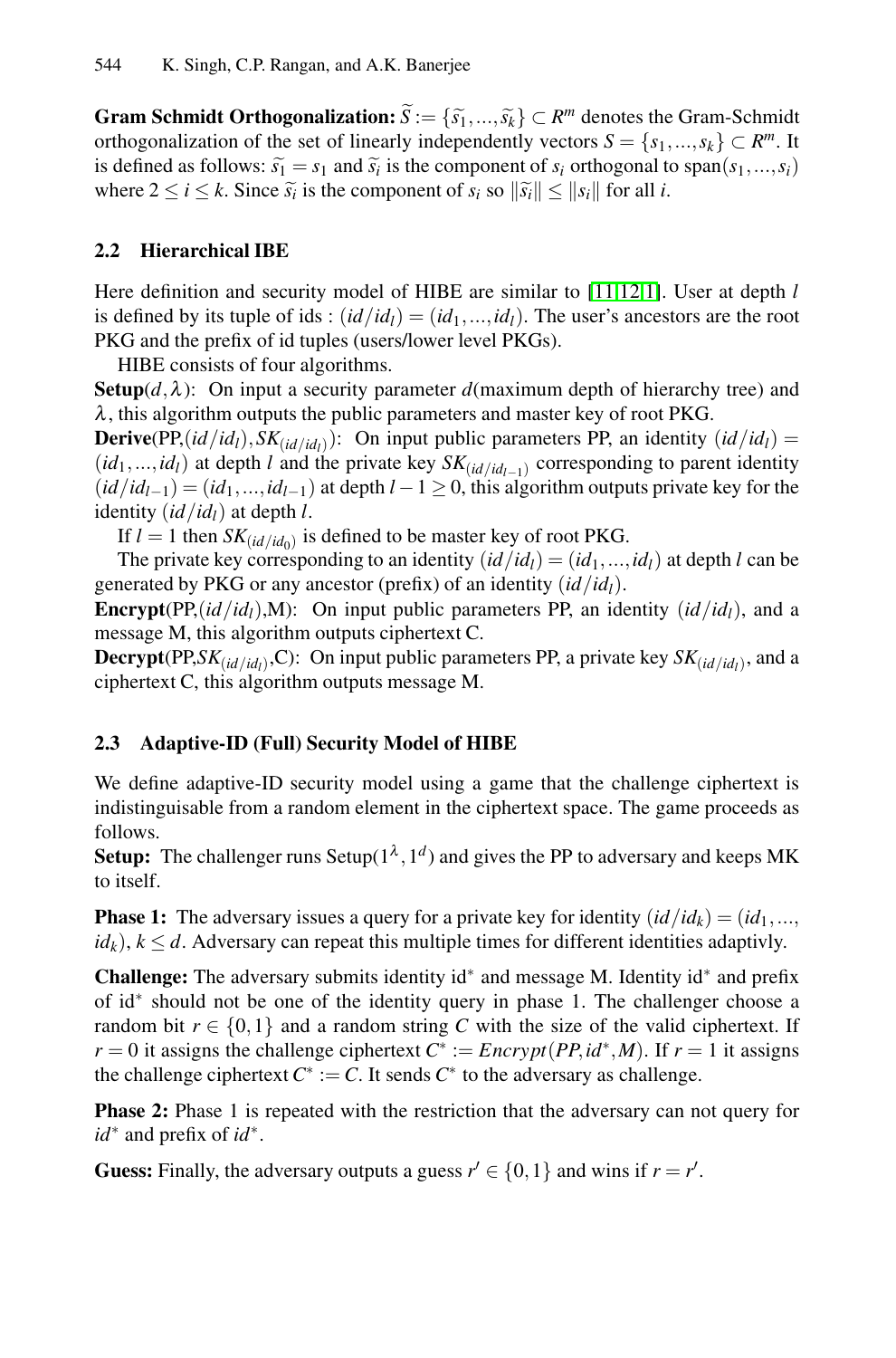We [ref](#page-11-15)er an adversary  $\mathscr A$  as an IND-ID-CPA adversary. Advantage of an adversary  $\mathscr A$  in attacking an IBE scheme  $\xi$  is defined as

$$
Adv_{d,\xi,A}(\lambda) = |Pr[r = r'] - 1/2|
$$

**Definition 1.** *HIBE scheme* ξ *with depth d is adaptive-ID, indistinguishable from ran* $d$ om if  $Adv_{d, \xi, A}(\lambda)$  is a negligible function for all IND-ID-CPA PPT adversaries  $\mathscr{A}.$ 

#### **2.4 Integer Lattices ([10])**

A lattice *L* is defined as the set of all integer combinations

Use the following equations:

\n
$$
L(b_1, \ldots, b_n) = \left\{ \sum_{i=1}^n x_i b_i : x_i \in \mathbb{Z} \text{ for } 1 \leq i \leq n \right\}
$$

of *n* linearly independent vectors  $\{b_1, ..., b_n\} \in \mathbb{R}^n$ . The set of vectors  $\{b_1, ..., b_n\}$  is called a lattice basis.

**Definition 2.** *For q prime,*  $A \in \mathbb{Z}_q^{n \times m}$  *and*  $u \in \mathbb{Z}_q^n$ *, define:* 

$$
\Lambda_q(A) := \{ e \in \mathbb{Z}^m \text{ s.t. } \exists s \in \mathbb{Z}_q^n \text{ where } A^T s = e \text{ (mod } q) \}
$$

$$
\Lambda_q^{\perp}(A) := \{ e \in \mathbb{Z}^m \text{ s.t. } Ae = 0 \text{ (mod } q) \}
$$

$$
\Lambda_q^{\perp}(A) := \{ e \in \mathbb{Z}^m \text{ s.t. } Ae = u \text{ (mod } q) \}
$$

**Theorem 1.** *([2])* Let q be prime and  $m := \lceil 6n \log q \rceil$ .

*There is PPT algorithm TrapGen(q,n) that outputs a pair (* $A \in Z_a^{n \times m}$ *,*  $T \in Z^{n \times m}$ *) such that statistically dista[nce](#page-11-8) [be](#page-11-0)tween matrix A and a uniform matrix in*  $Z_a^{n \times m}$  *is negligible*  $and T$  is a basis for  $\Lambda^{\perp}_q(A)$  satisfying  $T$ <sub>*i*</sub> the nce  $\frac{1}{q}$   $\left(\frac{1}{T}\right)$ 

$$
\|\widetilde{T}\| \le O(\sqrt{n \log q}) \text{ and } \|T\| \le O(n \log q)
$$

*with overwhelming probability in n.*

#### **2.5 The LWE Hardness Assumption ([15,1])**

The LWE (learning with error) hardness assumption is defined by Regev [15].

**Definition 3.** *LWE: Consider a prime q, a positive integer n, and a Gaussian distribution*  $\chi^m$  *over*  $Z_q^m$ *. Given*  $(A, As + x)$  *where matrix*  $A \in Z_q^{m \times n}$  *is uniformly random and*  $x \in \chi^m$ .

*LWE hard problem is to find s with non-negligible probability.*

**Definition 4.** *Decision LWE: Consider a prime q, a positive integer n, and a Gaussian*  $d$ istribution  $\chi^m$  over  $Z_q^m$ . The input is a pair  $(A, v)$  from an unspecified challenge oracle *O, where*  $A \in \mathbb{Z}_q^{m \times n}$  *is chosen uniformly. An unspecified challenge oracle O is either a noisy pseudo-random sampler O<sub>s</sub> or a truly random sampler O<sub>S</sub>. It is based on how v is chosen.*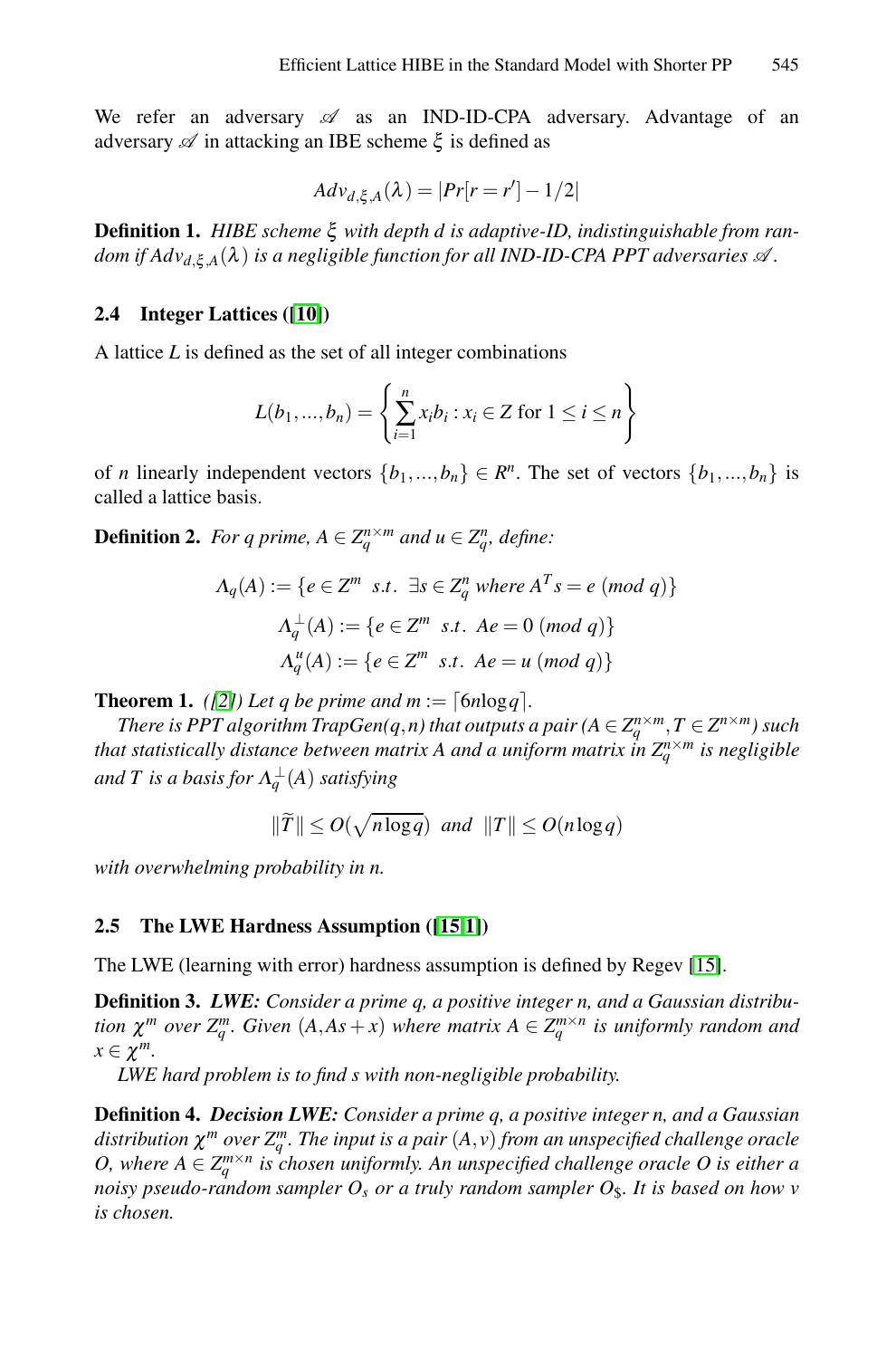- *1.* When *v* is chosen to be  $As + e$  for a uniformly chosen  $s \in \mathbb{Z}_q^n$  and a vector  $e \in \chi^m$ , *an unspecified challenge oracle O is a noisy pseudo-random sampler Os.*
- 2. When v is chosen uniformly from  $Z_q^m$ , an unspecified challenge oracle O is a truly *random sam[pl](#page-11-16)[er](#page-11-17)*  $O_8$  $O_8$ *.*

*Goal of the adversary is to distinguish between the above two cases with non-negligible probability.*

*Or we say that an algorithm A decides the*  $(Z_q, n, \chi)$ *-LWE problem if*  $|Pr[A^{O_s}]$  $= 1$ ]  $- Pr[A<sup>O<sub>§</sub></sup> = 1]$  *is non-negligible for a random s*  $\in Z_q^n$ .

Above decision LWE is also hard even if *s* is chosen from the Gaussian distribution rather than the uniform distribution [3,13].

## **2.6 Inhomogeneous Small Integer Solution (ISIS) Assumption**

**Definition 5.** *Given an integer q, a matrix*  $A \in \mathbb{Z}_q^{n \times m}$ *, a syndrome*  $u \in \mathbb{Z}_q^n$  *and real*  $\beta$ *, find a* short *integer vector*  $x \in \mathbb{Z}_q^m$  *such that*  $Ax = u \mod q$  *and*  $x \leq \beta$ *.* 

## **3 Sampling Algorithms**

Let *A*,*B* be matrices in  $Z_q^{n \times m}$  and *R* be a matix in  $\{-1,1\}^{m \times m}$ . Let matrix  $F = (AR +$  $B$ )  $\in \mathbb{Z}_q^{n \times 2m}$  and suppose we have to sample short vectors in  $\Lambda_q^u(F)$  for some u in  $\mathbb{Z}_q^n$ . This can be done either a [Sa](#page-11-0)mpleLeft or SampleRight algorithm.

**SampleLeft Algorithm**  $(A, M_1, T_A, u, \sigma)$ ([1]). On input matrix  $A \in Z_q^{n \times m}$  of rank *n*, a matrix  $M_1$  in  $Z_q^{n \times m_1}$ , a "short" basis  $T_A$  of  $\Lambda_q^{\perp}(A)$ , a vector  $u \in Z_q^n$  and a Gaussian This can be done ei<br> **SampleLeft Algor**<br>
a matrix  $M_1$  in  $Z_q^n$ <br>
parameter  $\sigma > ||\widetilde{T}_q$  $\widetilde{P}_A || \omega(\sqrt{(\log(m+m_1))})$ , this algorithm returns a vector  $e \in Z^{m+m_1}$ sampled from a distribution which is statistically close to  $D_{\Lambda_q^u(F_1),\sigma}$ , where  $F_1 = A|M_1$ .

**SampleRight Algorithm**  $(A, B, R, T_B, u, \sigma)$  ([1]). On input a rank *n* matrix *A* in  $Z_q^{n \times m}$ ,  $B \in Z_q^{n \times m}$  where *B* is rank *n*, a m[atr](#page-11-0)ix *R* in  $Z_q^{k \times m}$ , let  $s_R := ||R||$ , a basis  $T_B$  of  $\Lambda_q^{\perp}(B)$ and a vector  $u \in Z_q^n$  and a Gaussian parameter  $\sigma > ||\widetilde{T}_B||s_R\omega(\sqrt{\log(m)})$ , this algorithm *g* stribution which is statistically close<br>*q* and *a*, *A*, *R*, *R*, *R*, *A*, *A* (*I*]). On i<br>*B* is rank *n*, a matrix *R* in  $Z_q^{k \times m}$ , let<br> $\frac{n}{q}$  and a Gaussian parameter  $\sigma > ||\widetilde{T}_l$ returns a vector  $e \in \mathbb{Z}^{m+k}$  sampled from a distribution which is statistically close to *D*<sub>Λ<sup>*u*</sup></sup>(*F*<sub>2</sub>),σ</sub> where *F*<sub>2</sub> = (*A*|*AR* + *B*).

## **4 Adaptively Secure HIBE Scheme in Standard Model**

Our new scheme is a variant of Agarwal et al HIBE [1], but with short public parameters. In our scheme, identity  $id/id_l$  is represented as  $id/id_l = (id_1, ..., id_l) = ((b_{1,1}||...$  $||b_{1,l''}\rangle,...,(b_{l,1}||...||b_{l,l''})$  where  $id_i$  is  $l'$  bit string and  $b_{i,j}$  is  $l'/l'' = \beta$  bit string. In Agrawal et al [1] selective-ID secure lattice HIBE, encryption matrix

$$
F_{id/id_l} = (A_0|A_1 + H(id_1)B| \dots |A_l + H(id_l)B) \in Z_q^{n \times (l+1)m}
$$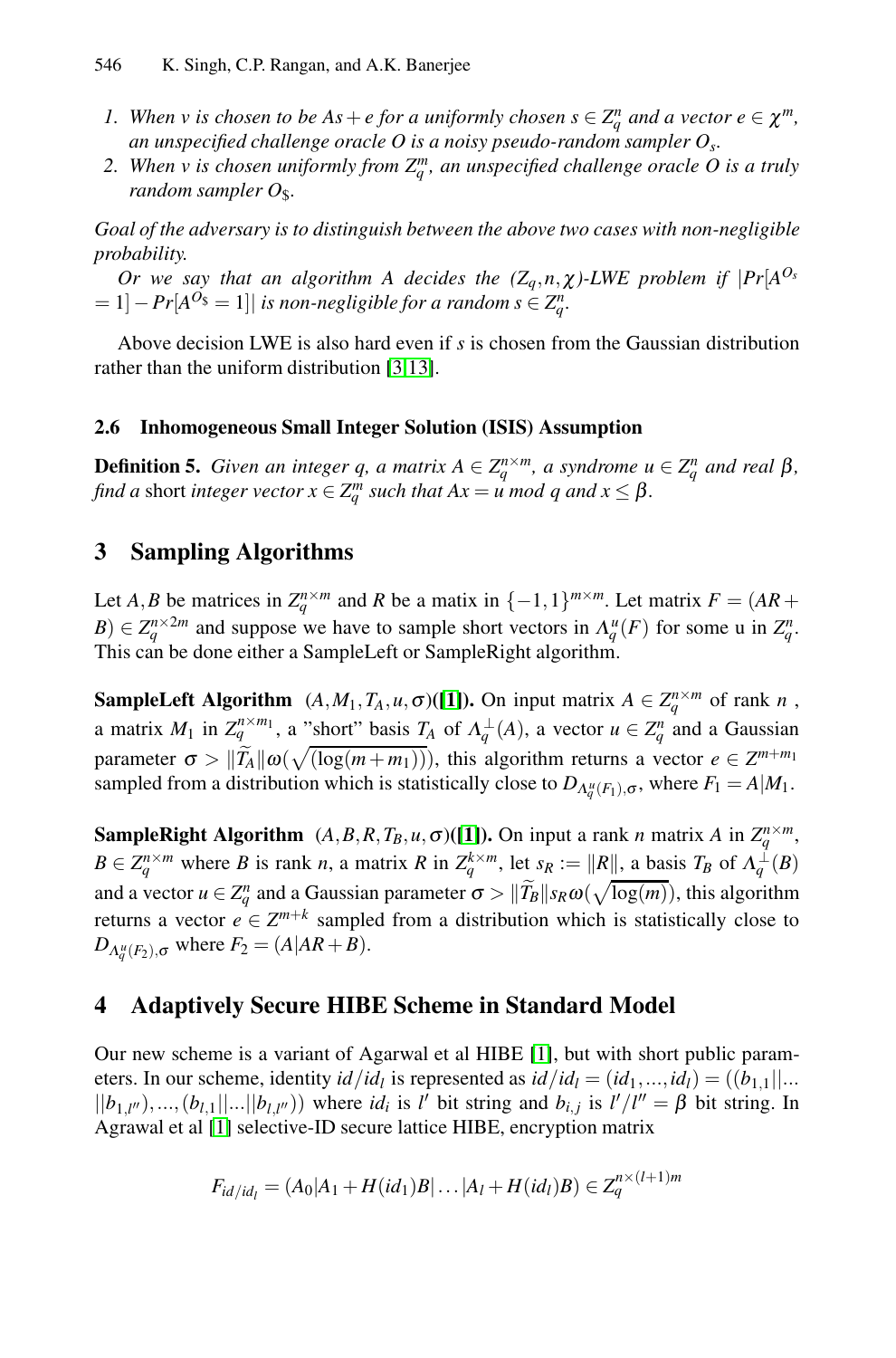We apply Waters's [19] idea to convert Agrawal et al [1] selective-ID secure lattice HIBE to adaptive-ID secure HIBE. With this technique, for an *l*-level HIBE has public parameters as  $A_{1,1}, \ldots, A_{1,l}, A_{2,1}, \ldots, A_{2,l}, \ldots, A_{l,l}$  and  $A_0, B$  matrices. Now encryption matrix becomes

$$
F_{id/id_l} = \left(A_0 | \sum_{i=1}^l A_{1,i} b_{1,i} + B | \ldots | \sum_{i=1}^l A_{l,i} b_{l,i} + B\right)
$$

Here the public parameters is very large (total  $l \times l + 2$  matrices). Similar to Chatterjee and Sarkar [8] we have used same public parameters  $A_1, \ldots, A_l$  for all levels. This way public parametrs is reduced from  $l \times l + 2$  matrices to  $l + 2$  matrices. Further we reduce the public parameters  $(l+2)$  matrices to  $(l''+2)$  matrices by using Chatterjee and Sarkar's [7] blocking technique. Finally encryption matrix in our scheme is

$$
F_{id/id_l} = \left(A_0 | \sum_{i=1}^{l''} A_i b_{1,i} + B | \dots | \sum_{i=1}^{l''} A_i b_{l,i} + B\right)
$$
 (1)

#### **4.1 The HIBE Construction**

Now we describe our adaptive secure HIBE scheme as follows.

**Setup**  $(d, \lambda)$ : On input a security parameter  $\lambda$  and a maximum hierarchy depth *d*, this algorithm set the parameters  $q, n, m, \overline{\sigma}, \overline{\alpha}$  as specified in the end of this section. Next we do the following.

- 1. Use algorithm TrapGen(*q,n*) to generate a matrix  $A_0 \in Z_a^{n \times m}$  and a short basis  $T_{A_0}$ for  $\Lambda_q^{\perp}(A_0)$  such that  $\|\widetilde{T_{A_0}}\| \leq O(\sqrt{n \log q})$ .
- 2. Select  $l'' + 1$  uniformly random  $n \times m$  matrices  $A_1, A_2, \ldots, A_{l''}$  and  $B \in Z_q^{n \times m}$ .
- 3. Select a uniformly random n vector  $u \in Z_q^n$ .
- 4. Output the public parameters and master key,  $PP = A_1, A_2, \dots, A_{l''}$  and  $B, A_0 \in Z_q^{n \times m}$ , MK =  $T_{A_0} \in Z_q^{m \times m}$ .

**Derive**  $(PP, (id/id_l), SK_{(id/id_{(l-1)})})$ : On input public parameters PP, a private key SK $(i d / id_{l-1})$  corresponding to an identity  $(i d / id_{l-1})$  at depth  $l-1$  the algorithm outputs a private key for the identity  $(id/id_l)$  at depth *l*.

From equation (1),

$$
F_{id/id_l} = \left(A_0 | \sum_{i=1}^{l''} A_i b_{1,i} + B | \dots | \sum_{i=1}^{l''} A_i b_{l,i} + B\right)
$$
 (2)

Or  $F_{id/id_l} = \left( F_{id/id_{l-1}} | \sum_{i=1}^{l''} A_i b_{l,i} + B \right)$ .

Given short basis  $SK_{(id/id_{(l-1)})}$  for  $\Lambda_q^{\perp}(F_{id/id_{l-1}})$  and  $F_{id/id_l}$  as defined in (1), we can construct short basis  $SK_{(id/id_l)}$  for  $\Lambda_q^{\perp}(F_{id/id_l})$  by invoking

$$
S \longleftarrow \text{SampleLeft}(F_{id/id_{l-1}}, \sum_{i=1}^{l''} A_i b_{l,i} + B, SK_{(id/id_{(l-1)})}, 0, \sigma_l)
$$

and output  $SK_{(id/id_1)} \longleftarrow S$ .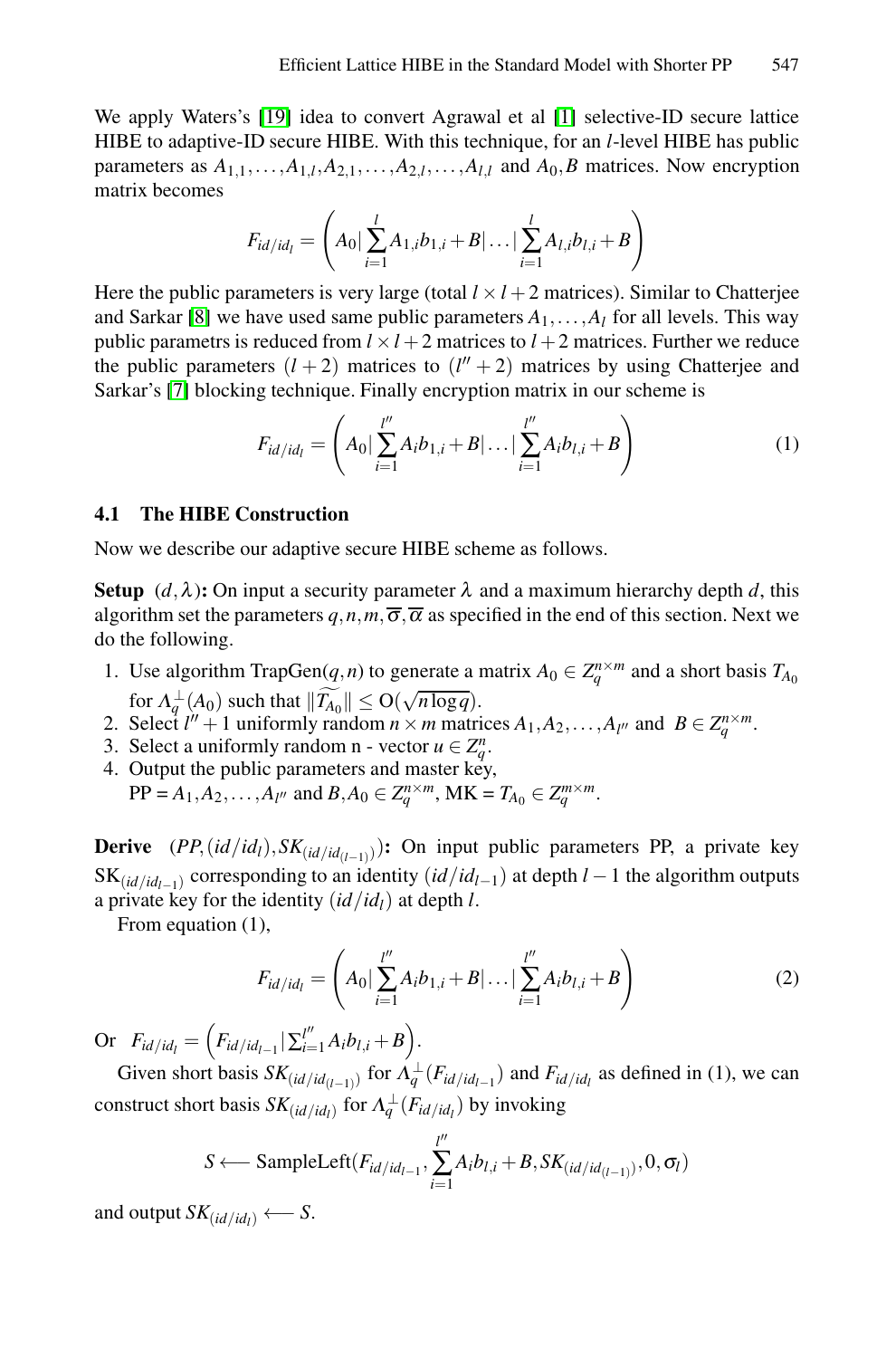The private key corresponding to an identity  $(id/id_1)=(id_1,...,id_l)$  at depth *l* can be generated by PKG or any ancestor (prefix) of an identity  $(id/id_1)$  by repeatedly calling SampleLeft algorithm. Ĩ.

**Encrypt** (*PP,Id,b*): On input public parameters PP, an identity  $(id/id_1)$  of depth *l* and a message  $b \in \{0, 1\}$ , do the following:

1. Build encryption matrix

$$
F_{id/id_l} = \left(A_0 \left| \sum_{i=1}^{l''} (A_i b_{1,i} + B) \right| \right| \dots \left| \left| \sum_{i=1}^{l''} (A_i b_{l,i} + B) \right| \right) \in Z_q^{n \times (l''+1)m}
$$

- . 2. Choose a uniformly random vector  $s \stackrel{R}{\longleftarrow} Z_q^n$ .
- 3. Choose *l''* uniformly random matrices  $R_j \xleftarrow{R} \{-1,1\}^{m \times m}$  for  $j = 1,...,l''$ . Define  $R_{id}^1 = \sum_{i=1}^{l''} b_i R_i || \dots || \sum_{i=1}^{l''} b_i R_i \in Z^{m \times l l'' m}$ brinly random matrices  $R_j \longleftarrow {\{-1,1\}}^{m \wedge n}$
- 4. Choose noise vector  $x \stackrel{\overline{\psi}_{\alpha_l}}{\longleftarrow} Z_q$ ,  $y \stackrel{\overline{\psi}_{\alpha_l}^m}{\longleftarrow} Z_q^m$  and  $z \stackrel{\overline{\psi}_{\alpha_l}^T}{\longleftarrow} Y_q^T$ ,
- 5. Output the ciphertext,

$$
CT = \left(C_0 = u_0^T s + x + b \lfloor \frac{q}{2} \rfloor, C_1 = F_{id}^T s + \begin{bmatrix} y \\ z \end{bmatrix}\right) \in Z_q \times Z_q^{(l+1)m}
$$

**Decrypt** (*PP*, **SK**<sub>(*id*/*id*<sub>*i*</sub>)</sub>, *CT*): On input public parameters PP, a private key  $SK_{id/id_1}$ , and a ciphertext  $CT = (C_0, C_1)$ , do the following. **1.** Set  $\tau_l = \sigma_l \sqrt{m(l+1)}w(\sqrt{\log(lm)})$ . Then  $\tau_l \geq ||\widetilde{SK}||w(\sqrt{\log(lm)})$ .<br>
1. Set  $\tau_l = \sigma_l \sqrt{m(l+1)}w(\sqrt{\log(lm)})$ . Then  $\tau_l \geq ||\widetilde{SK}||w(\sqrt{\log(lm)})$ .

- 
- 2.  $e_{id}$  ← *SamplePre*( $F_{id/id_l}, SK_{(Id/id_l)}, u, \tau_l$ ) Then  $F_{id}e_{id} = u$  and  $||e_{id}|| \le \tau_l \sqrt{m(l+1)}$  $\sqrt{2}$
- 3. Compute  $C_0 e_{id}^T C_1 \in Z_q$ .
- 4. Compare *w* and  $\left[\frac{q}{2}\right]$  treating them as integers in Z. If they are close, i.e., if  $|w z|$  $\lfloor \frac{q}{2} \rfloor \rfloor < \frac{q}{4}$  in Z, output 1 otherwise output 0.

During Decryption:  $w_0 = C_0 - e_{id}^T C_1 = b \lfloor \frac{q}{2} \rfloor + x - e_{id}^T \lfloor \frac{y}{z} \rfloor.$  $w_0 = C_0 - e_{id}^T C_1 = b \lfloor \frac{q}{2} \rfloor + x - e_{id}^T \lfloor \frac{y}{z} \rfloor.$  $w_0 = C_0 - e_{id}^T C_1 = b \lfloor \frac{q}{2} \rfloor + x - e_{id}^T \lfloor \frac{y}{z} \rfloor.$  $\frac{1}{2}$  *id*<br>*ig* therm<br>*id*  $\begin{bmatrix} y \\ z \end{bmatrix}$ *i*  $C_0$ <br>*i* **me**<br>*<i>i <i>y*</del><br>*id z*  $\mathbf{r} = \mathbf{r}$ *i* condensation  $\mathbf{d} \in \mathcal{L}$ <br>*id*  $\begin{bmatrix} y \\ z \end{bmatrix}$ 

**Parameters and Correctness:** We have during decryption,  $w = C_0 - e_{id}^T c_1 = b \left\lfloor \frac{q}{2} \right\rfloor + \frac{q}{2}$  $x - e_{id}^T \begin{bmatrix} y \\ z \end{bmatrix}$ .  $x - e_{id}^T \begin{bmatrix} y \\ z \end{bmatrix}$  is called error term and for correctness it has to be less than  $q/4$ .

**Lemma 1.** *Norm of the error is less than*  $[q2^{\beta}l''l^2\sigma_l m\alpha_l\omega(\sqrt{\log m}) + O(2^{\beta}l''l^2\sigma_l m\alpha_l\omega)$  $\sigma_l m^{3/2}$ ].

**Proof:** Lemma is essentially same as lemma 32 of [1] except now *Rid* is uniformly random matrix in  $\{-2^{\beta}l'', 2^{\beta}l''\}_{\beta}^{m \times lm}$ . So now  $|R_{id}|$  will be equal to  $2^{\beta}l''R_{id}$ . Hence error term will have extra factor 2<sup>β</sup>l''. **coof:** Lemma is essentially same as length dommatrix in  $\{-2^{\beta}l'', 2^{\beta}l''\}^{m \times lm}$ . So cor term will have extra factor  $2^{\beta}l''$ .<br>In security proof,  $R_{id}$  is used to answer advising eighertext, error vector has to be

<sup>&</sup>lt;sup>1</sup> In security proof,  $R_{id}$  is used to answer adversary's secret key query and also for valid chal- $\left[ \begin{matrix} y \\ R_{id}^T y \end{matrix} \right]$ .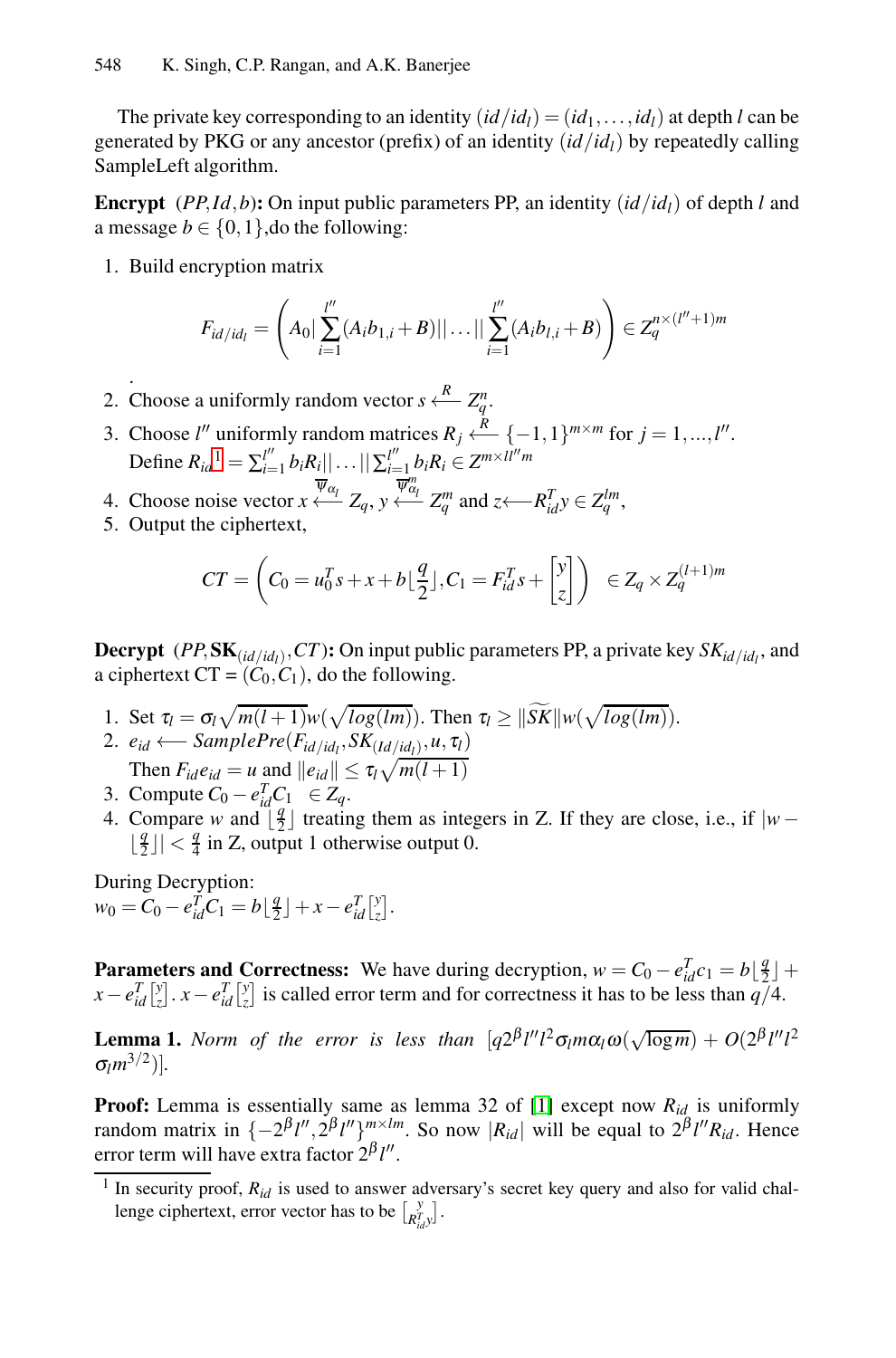For the scheme to work correctly, it is required that:

- the error is less than *q*/4 i.e.  $\alpha_l$  <  $[2^{\beta}l''l^2\sigma_l m\omega(\sqrt{\log m})]^{-1}$  and *q* =  $\Omega(2^{\beta}l''l^2\sigma_l m^{3/2})$ <br>
 that TrapGen can operate (i.e *m* > 6*n* log*q*)<br>
 That  $\sigma_l$  is sufficiently large for SimpleLeft and Sim  $Ω(2<sup>β</sup>l''l<sup>2</sup>σ<sub>l</sub>m<sup>3/2</sup>)$
- **–** that TrapGen can operate (i.e *m >* 6*n*log*q*)
- **–** That <sup>σ</sup>*<sup>l</sup>* is sufficiently large for SimpleLeft and SimpleRight  $\widehat{B}_{B}||s_{R}\omega(\sqrt{\log m}) = 2^{\beta} \frac{l''\sqrt{lm\omega(\sqrt{\log m})}}{l''\sqrt{lm\omega(\sqrt{\log m})}}$
- **–** that Regev's reduction applies (i.e. (*q*2<sup>β</sup> )*<sup>l</sup> >* 2*Q*), where *Q* is the number of identity queries from the adversary)

To satisfy these requirements we set the parameters  $(q, m, \sigma_l, \alpha_l)$  as follows, taking n to be the security parameter:

$$
m = 6n^{1+\delta}, \qquad \sigma_l = l''\sqrt{lm\omega}(\sqrt{\log n})
$$

$$
q = max((2Q/2^{\beta})^{1/l}, (2^{\beta}l'')^{2}l^{2.5}m^{2.5}\omega(\sqrt{\log n})), \alpha_{l} = [(2^{\beta}l'')^{2}l^{2.5}m^{2}\omega(\sqrt{\log m})]^{-1}
$$
(3)

From above requirements, we need  $q = (2^{\beta} l'')^2 l^{2.5} m^{2.5} \omega(\sqrt{\log n})$ .

## **4.2 Security Proof**

Our proof of theorem will require an abort-resistant hash function defined as follows.

## **Abort-Resistant Hash Functions**

**Definition 6.** *Let*  $H = \{h : X \longrightarrow Y\}$  *be family of hash functions from X to Y where* 0 ∈ *Y*. For a set of Q + 1 *inputs*  $\overline{x}$  =  $(x_0, x_1, ..., x_Q)$  ∈  $X^{Q+1}$ *, non-abort probability of*  $\overline{x}$ *is defined as*

$$
\alpha(\overline{x}) = Pr[h[x_0] = 0 \land h[x_1] \neq 0 \land ... \land h[x_Q] \neq 0]
$$

*where range of the probability is the random selection of*  $\hbar$  *in H.* 

*H* is  $(Q, \alpha_{min}, \alpha_{max})$  abort-resistance if  $\forall \overline{x} = (x_0, x_1, ..., x_Q) \in X^{Q+1}$  with  $x_0 \notin \{x_1, ..., x_Q\}$  $x_Q$ } we have  $\alpha(\bar{x}) \in [\alpha_{min}, \alpha_{max}]$ . we use the following abort-resistant hash family very similar to [1].

Find the following equation:

\n
$$
\text{For a prime number } q \text{ let } (Z_q^{l''})^* = Z_q^{l''} \cdot \{0^l\} \text{ and the family is defined as}
$$
\n
$$
H: \{ \hbar : ((Z_{2\beta}^{l''})^* | \dots | (Z_{2\beta}^{l''})^*) \longrightarrow (Z_q | \dots | Z_q) \}
$$
\n
$$
\hbar(id) = \hbar(id_1 | \dots | id_l) = \left( 1 + \sum_{i=1}^{l''} h_i b_{1,i} \right) | \dots | \left( 1 + \sum_{i=1}^{l''} h_i b_{l,i} \right) \tag{4}
$$

where  $h_i$  and  $b_{k,i}$  are defined in section 4.1.

**Lemma 2.** *For prime number q and*  $0 < Q < q$ *. Then the hash family H defined in* (3)  $i$ *s*  $(Q, \frac{1}{q^l}(1-\frac{Q}{q^l}), \frac{1}{q^l})$  *abort-resistant.*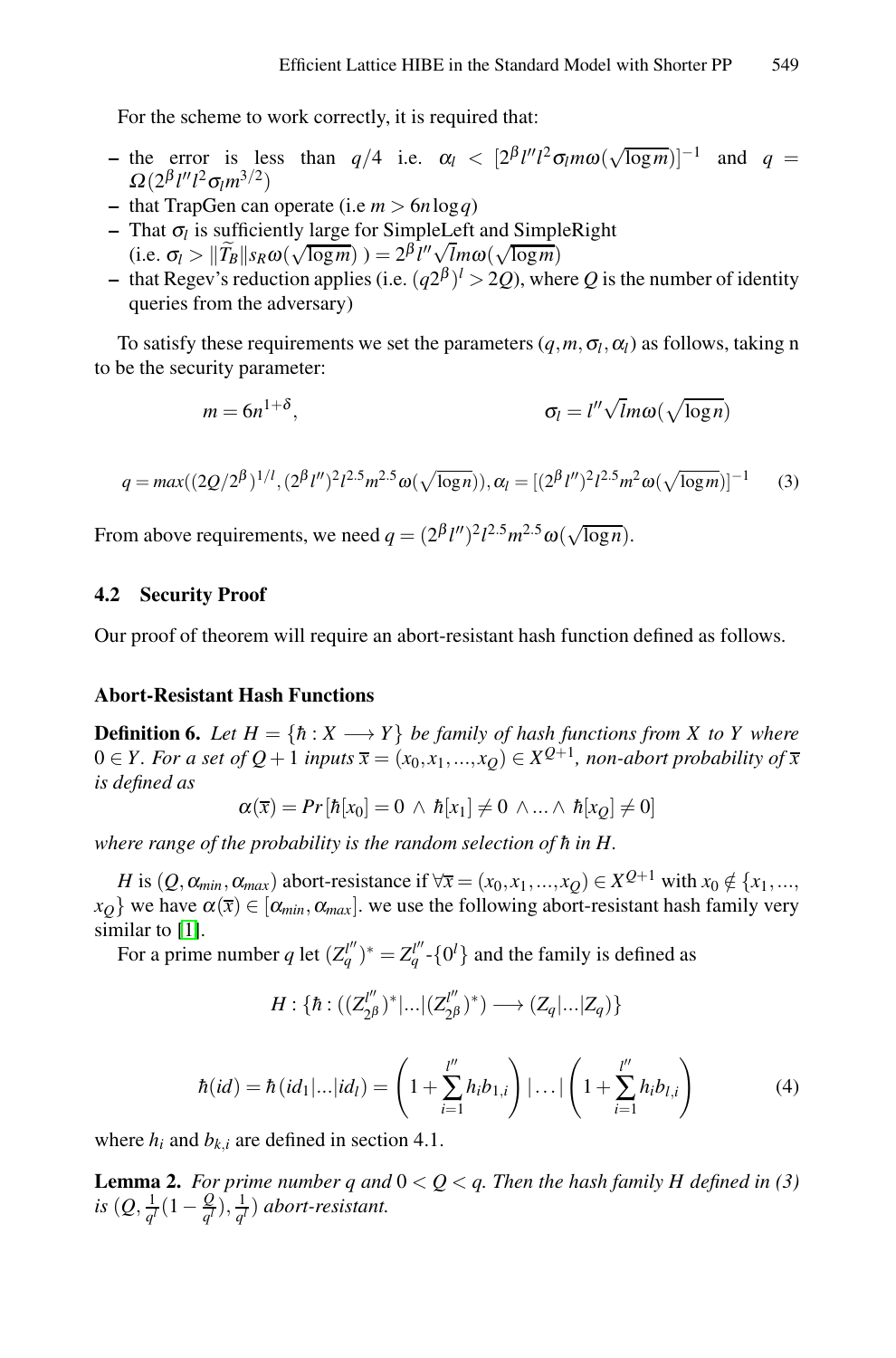**Proof:** The proof is similar to [1]. Consider a set of  $\overline{id}$  of  $Q+1$  inputs  $id^0, ..., id^Q$  in  $(Z_q^{ll'})^*$  where  $id^0 \notin \{id^1, ..., id^Q\}$  and  $id^i = \{id_1, ..., id_l\}$ . Since number of functions in  $H = q^{l''}(2^{\beta})^{l''l}$  and for  $i = 0, ..., Q+1$  let  $S_i$  be function *h* in *H* such that  $h(id^i) = 0$ . Hence number of such functions  $= |S_i| = \frac{q^{l''}(2^{\beta})^{l''l}}{q^l}$ , and  $\frac{|S_0 \wedge S_j| \le q^{l''}(2^{\beta})^{l''l}}{q^{2l}}$  for every  $j > 0$ . Number of functions in *H* such that  $h(id^0) = (0|...|0)$  but  $h(id^i) \neq 0$  for  $i =$  $1, ..., Q$ *.* = |*S*| and

$$
|S| = |S_0 - (S_1 \vee ... S_Q)| \ge |S_0| - \sum_{i=1}^{Q} |S_0 \wedge S_i|
$$
  

$$
\ge \frac{q^{l''}(2^{\beta})^{l''l}}{q^l} - Q \frac{q^{l''}(2^{\beta})^{l''l}}{q^{2l}}
$$

Therefore the no-abort probability of identities is atleast equal to  $\frac{q^{l''}(2^{\beta})^{l''l}}{q^l} - \frac{Qq^{l''}(2^{\beta})^{l''l}}{q^{2l}}$  $\frac{q^{l''}(2^{\beta})^{l''l}}{q^l} - \frac{Qq^{l''}(2^{\beta})^{l''l}}{q^{2l}}$  $\frac{q^{l''}(2^{\beta})^{l''l}}{q^l} - \frac{Qq^{l''}(2^{\beta})^{l''l}}{q^{2l}}$ 

*q*2*[l](#page-11-0)*  $\frac{q^{l'}(2\beta)^{l''l'}}{q^{l'}(2\beta)^{l''l'}} = \frac{1}{q'}(1-\frac{Q}{q^{2l}})$  Since  $|S| \leq |S_0|$ , so the no-abort probability is atmost  $\frac{|S_0|}{q^{l''}(2^{\beta})^{l''l}} = \frac{1}{q^l}.$ 

**Theorem 2.** *Our HIBE scheme is IND-ID-CPA secure provided that the*  $(Z_q, n, \bar{\psi}_{\alpha_d})$ -LWE assumptions hold.

**Proof.** Here proof is similar to [1,17]. We show that if there exist a PPT adversary *A* that breaks our *HIBE* scheme with non-negligible probability then there exists a PPT challenger *B* that answers whether an unspecified challenge oracle *O* is either a noisy pseudo-random sampler  $O_s$  or a truly random sampler  $O_s$  by simulating views of adversary *A*.

**Setup:** Challenger *B* generates uniformly random matrix  $A_0$  in  $Z_q^{n \times m}$  as follows. Challenger *B* obtains  $m + 1$  LWE samples i.e.  $(u_i, v_i) \in Z_q^n \times Z_q$   $(0 \le i \le m + 1$  from an unspecified challenge oracle, which get parsed as matrix  $A_0 = (u_1, \ldots, u_m)$ . Matrix *B* is generated by using algorithm TrapGen, which returns random matrix *B* in  $Z_q^{n \times m}$ and a Trapdoor  $T_B$  for  $\Lambda_q^{\perp}(B)$ . Challenger also chooses *l''* uniformly random matrices  $R_i \in [-1, l]^{m \times m}, i \in [1, l'']$  and *l''* random scalars  $h_i \in Z_q, i \in [1, l'']$ . Next it constructs the matrices  $A_i$  as

$$
A_i \longleftarrow A_0 R_i + h_i B
$$

By lemma 3, the statistical distance between distribution of  $A_i$ 's and the uniform distribution is negligible.

**Phase 1**

$$
F_{id/id_l} = \left(A_0 \left| \sum_{i=1}^{l''} A_i b_{1,i} + B \right| \dots \left| \left| \sum_{i=1}^{l''} A_i b_{l,i} + B \right| \right) \right) \tag{5}
$$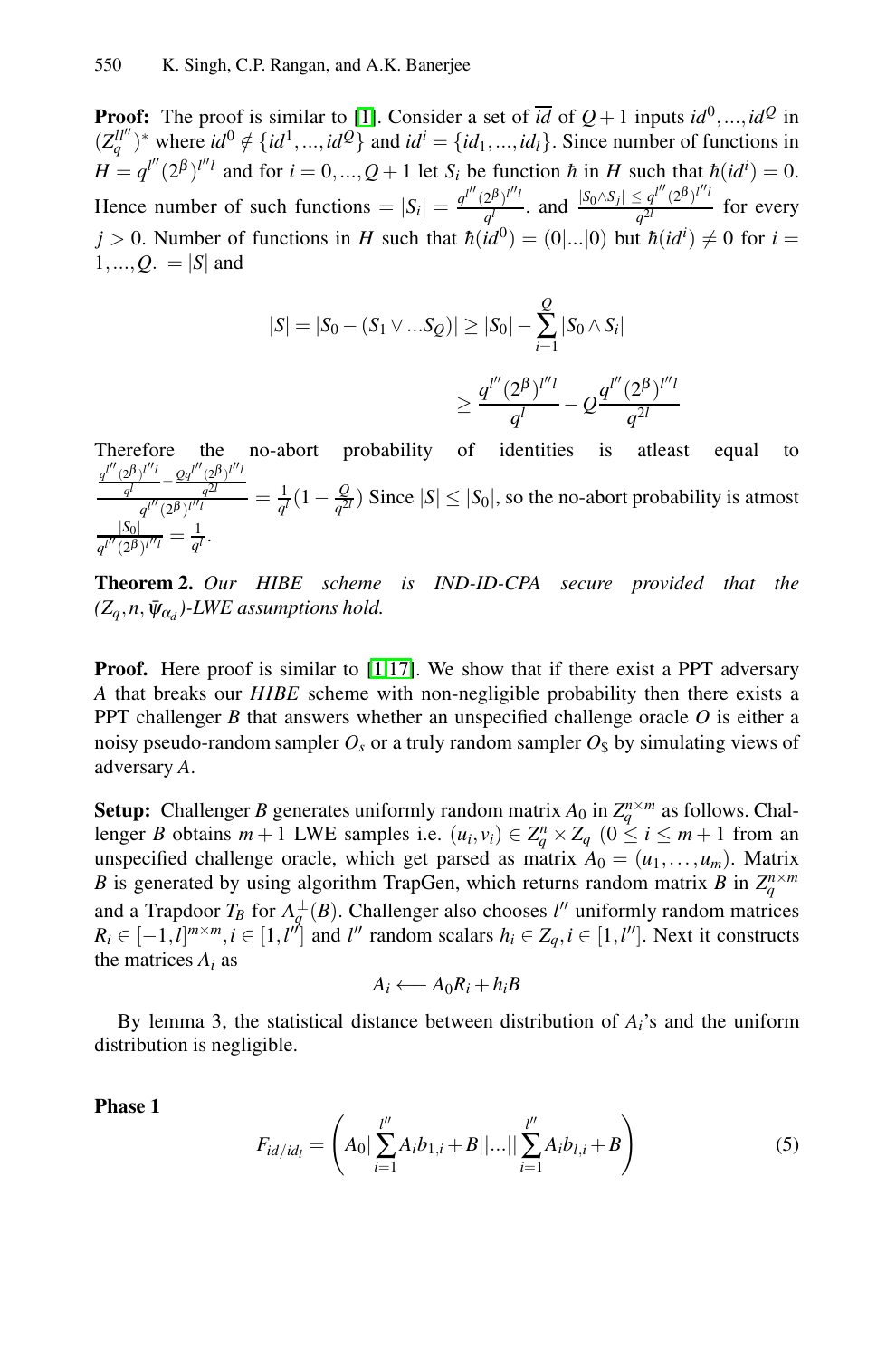Substituting the value of matrices  $A_i$  from equation (4)

$$
F_{id/id_l} = \left(A_0 | A_0 \left(\sum_{i=1}^{l''} R_i b_{1,i}\right) + B \left(1 + \sum_{i=1}^{l''} h_i b_{1,i}\right) ||...|| A_0 \left(\sum_{i=1}^{l''} R_i b_{l,i}\right) + B \left(1 + \sum_{i=1}^{l''} h_i b_{l,i}\right)\right)
$$

Or  $F_{id} = (A_0 | A_0 R_{id} + B h_{id})$  where  $R_{id} = \sum_{i=1}^{l''} R_i b_{1,i} ||...|| \sum_{i=1}^{l''} R_i b_{l,i}$  and  $B_{id} = B h_{id} =$  $B(1+\sum_{i=1}^{l''}h_ib_{1,i})||...||(1+\sum_{i=1}^{l''}h_ib_{l,i}).$ 

If  $h_{id}$  is not equal to zero then challenger responds the private key query of  $id =$  $(id^1, id^2, ..., id^l)$  by running

$$
SK_{id} \longleftarrow \text{SampleRight}(A_0, B_{id}, R_{id}, T_B, 0, \sigma_l)
$$

and sending  $SK_{id}$  to A.  $\hbar_{id}$  is equal to zero will be part of abort resistant hash function.

**Challenge:** Adversary declares target identity  $id^* = (id_1, id_2, ..., id_l)$  and bit message *b*<sup>∗</sup> ∈ {0,1}. Simulator B creates challenge ciphertext for declared target identity as follows:

1. Set

$$
v^* = \begin{pmatrix} v_1 \\ \vdots \\ v_m \end{pmatrix} \in Z_q^m
$$

where  $v_1, \ldots, v_m$  be entries from LWE instance.

2. Blind the bit message by letting

$$
C_0^* = v_0 + b^* \lfloor \frac{q}{2} \rceil \in Z_q
$$

3. Challenger also chooses *l''* uniformly random matrices  $R_i^* \in [-1, l]^{m \times m}, i \in [1, l'']$ . Let

$$
R_{id^*} = (R_1^*|...|R_{l''}^*)
$$

and set

$$
C_1^* = \begin{pmatrix} v^* \\ (R_{id^*})^T v^* \end{pmatrix} \in Z_q^{m+l''m}
$$

4. Randomly choose a bit  $r \leftarrow \{0, 1\}$ . If  $r = 0$ , send ci[pher](#page-11-11)text  $CT^* = (C_0^*, C_1^*)$  to the adversary. If  $r = 1$  choose a random  $(C_0, C_1) \in Z_q \times Z_q^{m+l^m m}$  and send  $(C_0, C_1)$  to the adversary.

**Phase 2:** Simulator repeats the same method used in Phase 1 with the restriction that the adversary can not query for *id*∗ and prefix of *id*∗.

**Artificial Abort:** This artificial abort technique was introduced by Waters [19]. Chatterjee and Sarkar [7] presented a detailed exposition on artificial abort. Since probability of abort depends on the set of private key queries so it is possible that an adversary's success probability and simulator' abort probability are not independent. The purpose of the artificial abort step is to ensure that simulator aborts with almost same probability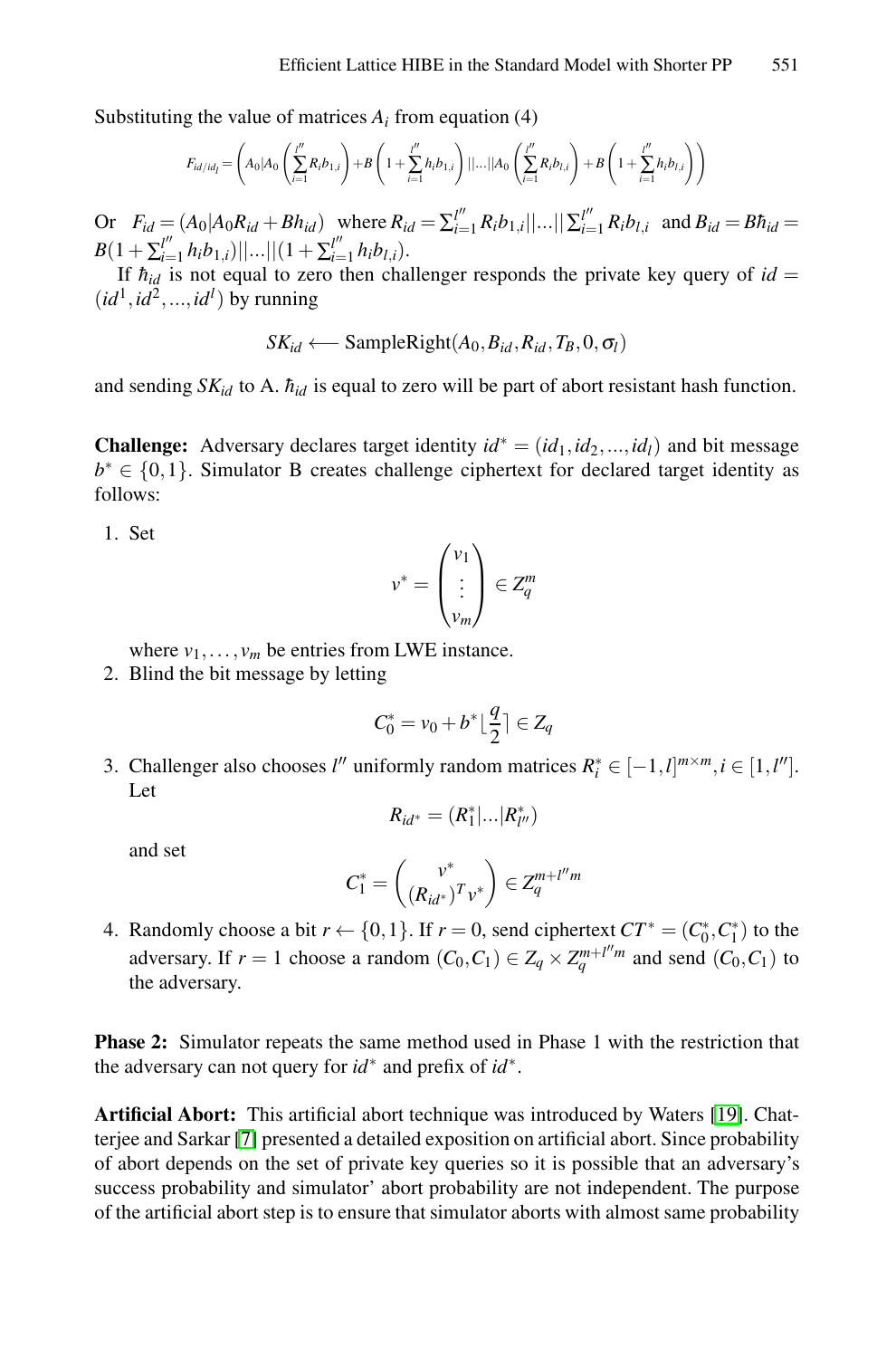irrespective of any set of queries made by the adversary. This step increases the run time of the simulator.

We obtain the lower bound  $\lambda$  for the probability that challenger *B* does not abort. Let *ab* be the event that challenger *B* aborts and  $\Sigma'$  is the set of queries made by the adversary. Waters [19] has proved that probability challenger *B* does not abort is very close to  $\lambda$  for al[l a](#page-11-19)dversarial queries.

$$
|Pr[\overline{ab}|Y \in \Sigma'] - \lambda| \leq \frac{\varepsilon}{2}
$$

From lemma 3 no-abort probability of identities is at equal to  $\frac{1}{q'}(1-\frac{Q}{q^{2l}})$ . With  $Q \le q^l/2$  no-abort probability of identities will [be](#page-11-19) atleast equal to  $\frac{1}{q^l}$ .

Simulator requires an additional  $\chi = O(\varepsilon^{-2}ln(\varepsilon^{-1})\lambda ln(\lambda^{-1}))$  time for artificial abort stage. Bellare and Ristenport [4] showed that artificial step can be avoided. They have provided following security reduction formula without artificial abort step.

$$
Adv^{dbdh}(B) \ge \frac{\gamma_{min}}{2}Adv_{Waters}^{IND-CPA} + (\gamma_{min} - \gamma_{max})
$$

From the above expression it is clear that Bellare and Ristenport's [4] proof will work when  $\gamma_{min} - \gamma_{max}$  is negligible. But in our case  $\gamma_{min} - \gamma_{max}$  is  $-\frac{Q}{q^2}$  and it can be made negligible with large *q* which will affect the performance of the scheme. So we have used Waters [19] artificial abort.

When the LWE oracle is pseudorandom then  $F_{id} = (A_0 | A_0 \overline{R}_{id} )$  since  $h_{id} = 0$  and

$$
v^* = A_0^T s + y
$$

for some uniform noise vector  $y \in Z_q^m$  distributed as  $\bar{\psi}_\alpha^m$ . Therefore

$$
C_1^* = \begin{pmatrix} A_0^T s + y \\ (A_0 R_{id^*})^T s + (R_{id^*})^T y \end{pmatrix} = (F_{id^*})^T s + \begin{pmatrix} y \\ (R_{id^*})^T y \end{pmatrix}
$$

Above  $C_1^*$  is a valid  $C_1$  part of challenge ciphertext. Again  $C_0^* = u_0^T + x + b^* \lfloor \frac{q}{2} \rfloor$  is also a valid  $C_0$  part of challenge ciphertext. Therefore  $(C_0^*, C_1^*)$  is valid challenge ciphertext.

When LWE oracle is random oracle,  $v_0$  is uniform in  $Z_q$  and  $v^*$  is uniform in  $Z_q^m$ . Therefore challenge ciphertext is always uniform in  $Z_q \times Z_q^{l''m}$ . Finally adversary *A* terminates with correct output, adversary *B* answers that an unspecified challenge oracle  $O$  is a noisy pseudo-random sampler  $O_s$  else an unspecified challenge oracle  $O$  is a truly random sampler  $O_{\rm s}$  and terminates the simulation.

So probabilistic algorithm *B* solves the  $(Z_q, n, \overline{\psi}_\alpha)$ -LWE problem in about the time  $=$  *t*<sub>1</sub> +  $O(\varepsilon^{-2}ln(\varepsilon^{-1})\lambda ln(\lambda^{-1}))$  and with  $\varepsilon' \ge \varepsilon/4q^l$ 

## **5 Conclusion**

We have shown that by converting selective-ID HIBE to adaptive-ID HIBE security degradation is exponential in number of levels. The open problem is to construct adaptive-ID HIBE secure scheme without exponentialial degradation.